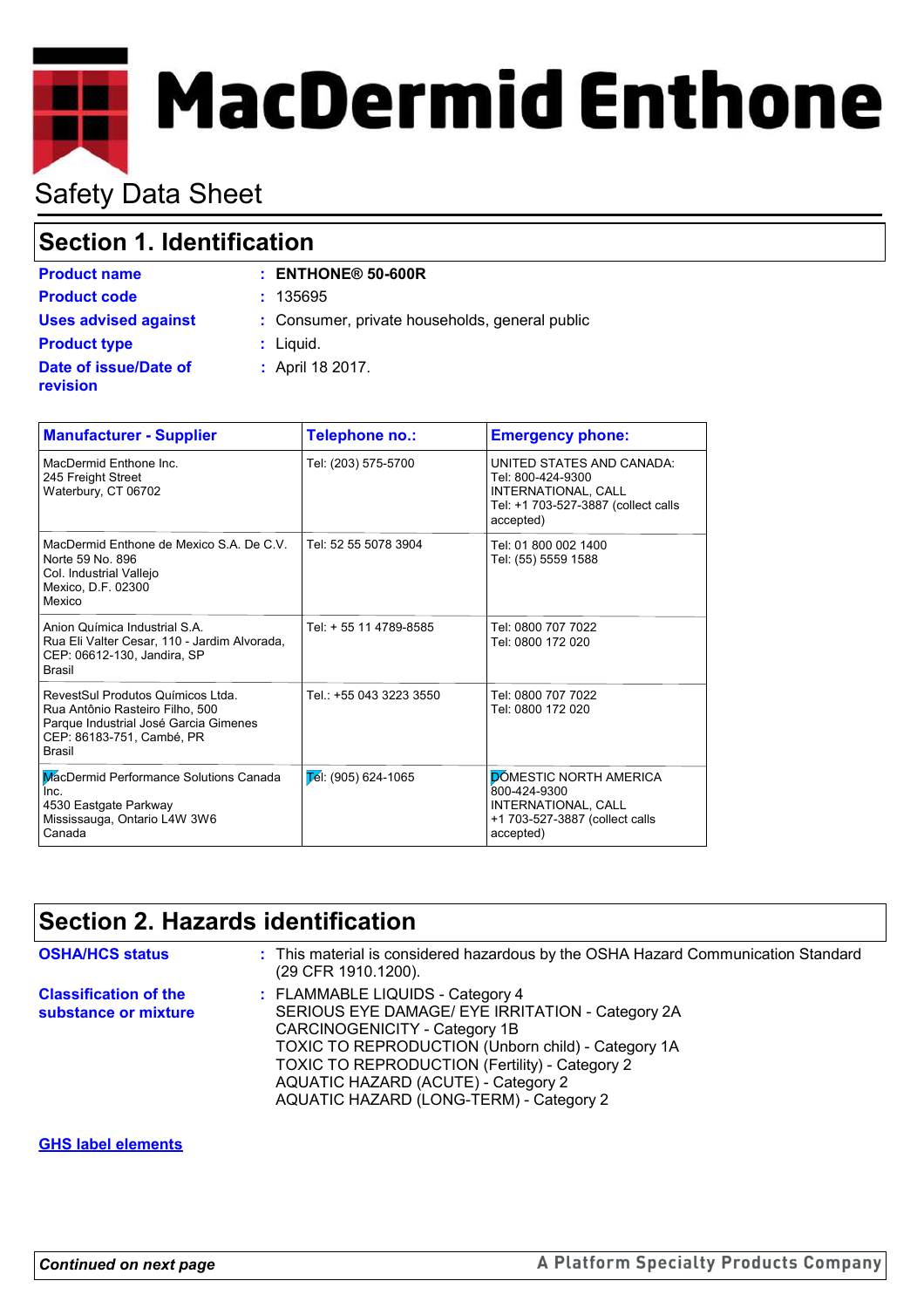## **Section 2. Hazards identification**

| <b>Hazard pictograms</b>                   |                                                                                                                                                                                                                                                                                                               |
|--------------------------------------------|---------------------------------------------------------------------------------------------------------------------------------------------------------------------------------------------------------------------------------------------------------------------------------------------------------------|
| <b>Signal word</b>                         | Danger<br>÷.                                                                                                                                                                                                                                                                                                  |
| <b>Hazard statements</b>                   | Combustible liquid.<br>Causes serious eye irritation.<br>May cause cancer.<br>May damage the unborn child.<br>Suspected of damaging fertility.<br>Toxic to aquatic life with long lasting effects.                                                                                                            |
| <b>Precautionary statements</b>            |                                                                                                                                                                                                                                                                                                               |
| <b>Prevention</b>                          | Obtain special instructions before use. Do not handle until all safety precautions have<br>been read and understood. Wear protective gloves. Wear eye or face protection.<br>Keep away from flames and hot surfaces. - No smoking. Avoid release to the<br>environment. Wash hands thoroughly after handling. |
| <b>Response</b>                            | : Collect spillage. IF exposed or concerned: Get medical attention. IF IN EYES: Rinse<br>cautiously with water for several minutes. Remove contact lenses, if present and easy<br>to do. Continue rinsing. If eye irritation persists: Get medical attention.                                                 |
| <b>Storage</b>                             | : Store locked up. Store in a well-ventilated place. Keep cool.                                                                                                                                                                                                                                               |
| <b>Disposal</b>                            | Dispose of contents and container in accordance with all local, regional, national and<br>international regulations.                                                                                                                                                                                          |
| <b>Hazards not otherwise</b><br>classified | : None known.                                                                                                                                                                                                                                                                                                 |

## **Section 3. Composition/information on ingredients**

**Substance/mixture :** Mixture

| <b>Ingredient name</b>           | $\frac{9}{6}$ | <b>CAS number</b> |
|----------------------------------|---------------|-------------------|
| <b>Lead chromate</b>             | $10 - 20$     | 7758-97-6         |
| 2-(2-ethoxyethoxy) ethyl acetate | 10-20         | $112 - 15 - 2$    |
| (2-methoxymethylethoxy) propanol | $1 - 10$      | 34590-94-8        |
| 2-methoxy-1-methylethyl acetate  | $1 - 10$      | 108-65-6          |
| I barium sulfate                 | $1 - 10$      | 7727-43-7         |
| carbon black, respirable powder  | $1 - 10$      | 1333-86-4         |
| antimony trioxide                | $1 - 10$      | 1309-64-4         |
| barium                           | $1 - 10$      | 7440-39-3         |
| Inorganic filler                 | $ 0.1 - 1.0 $ |                   |

Any concentration shown as a range is to protect confidentiality or is due to batch variation.

**There are no additional ingredients present which, within the current knowledge of the supplier and in the concentrations applicable, are classified as hazardous to health or the environment and hence require reporting in this section.**

**Occupational exposure limits, if available, are listed in Section 8.**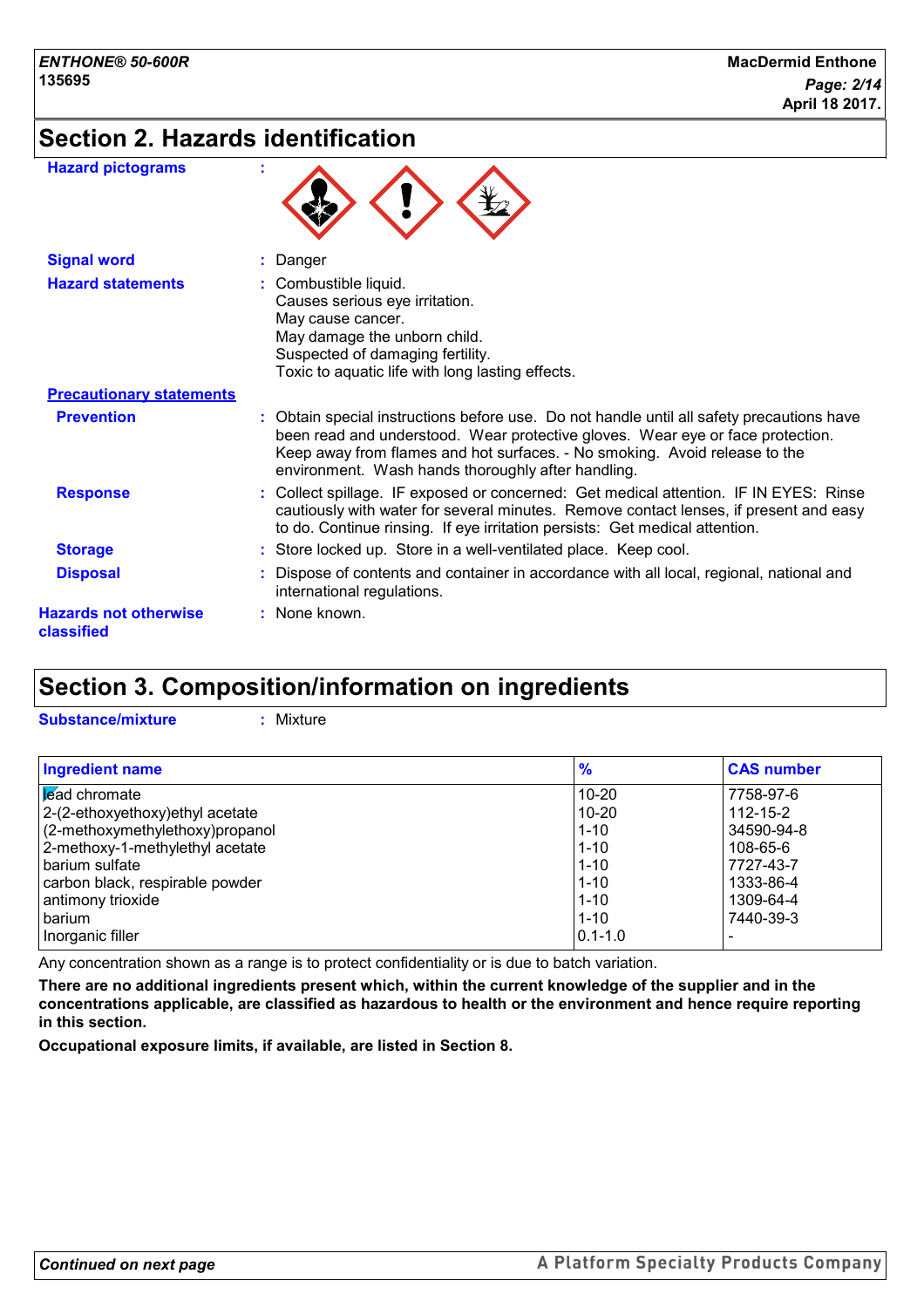## **Section 4. First aid measures**

#### **Description of necessary first aid measures**

| <b>Eye contact</b>  | : Check for and remove any contact lenses. Immediately flush eyes with running water<br>for at least 30 minutes, keeping eyelids open. Get medical attention.                                                                                                                                                                                                                                                                                                                                                                                                                                                                                                                                                                                                             |
|---------------------|---------------------------------------------------------------------------------------------------------------------------------------------------------------------------------------------------------------------------------------------------------------------------------------------------------------------------------------------------------------------------------------------------------------------------------------------------------------------------------------------------------------------------------------------------------------------------------------------------------------------------------------------------------------------------------------------------------------------------------------------------------------------------|
| <b>Inhalation</b>   | : Remove victim to fresh air and keep at rest in a position comfortable for breathing. If<br>not breathing, if breathing is irregular or if respiratory arrest occurs, provide artificial<br>respiration or oxygen by trained personnel. It may be dangerous to the person providing<br>aid to give mouth-to-mouth resuscitation. Get medical attention. If unconscious, place<br>in recovery position and get medical attention immediately. Maintain an open airway.<br>Loosen tight clothing such as a collar, tie, belt or waistband.                                                                                                                                                                                                                                 |
| <b>Skin contact</b> | : Flush contaminated skin with plenty of water. Remove contaminated clothing and<br>shoes. Wash contaminated clothing thoroughly with water before removing it, or wear<br>gloves. Continue to rinse for at least 15 minutes. Get medical attention. Wash clothing<br>before reuse. Clean shoes thoroughly before reuse.                                                                                                                                                                                                                                                                                                                                                                                                                                                  |
| <b>Ingestion</b>    | : Wash out mouth with water. Remove dentures if any. Remove victim to fresh air and<br>keep at rest in a position comfortable for breathing. If material has been swallowed and<br>the exposed person is conscious, give small quantities of water to drink. Stop if the<br>exposed person feels sick as vomiting may be dangerous. Do not induce vomiting<br>unless directed to do so by medical personnel. If vomiting occurs, the head should be<br>kept low so that vomit does not enter the lungs. Get medical attention. Never give<br>anything by mouth to an unconscious person. If unconscious, place in recovery position<br>and get medical attention immediately. Maintain an open airway. Loosen tight clothing<br>such as a collar, tie, belt or waistband. |

## **Most important symptoms/effects, acute and delayed**

| <b>Potential acute health effects</b> |                                                                                                                                |
|---------------------------------------|--------------------------------------------------------------------------------------------------------------------------------|
| <b>Eye contact</b>                    | : Causes serious eye irritation.                                                                                               |
| <b>Inhalation</b>                     | : No known significant effects or critical hazards.                                                                            |
| <b>Skin contact</b>                   | : No known significant effects or critical hazards.                                                                            |
| <b>Ingestion</b>                      | : No known significant effects or critical hazards.                                                                            |
| <b>Over-exposure signs/symptoms</b>   |                                                                                                                                |
| <b>Eye contact</b>                    | : Adverse symptoms may include the following:<br>pain or irritation<br>watering<br>redness                                     |
| <b>Inhalation</b>                     | : Adverse symptoms may include the following:<br>reduced fetal weight<br>increase in fetal deaths<br>skeletal malformations    |
| <b>Skin contact</b>                   | : Adverse symptoms may include the following:<br>reduced fetal weight<br>increase in fetal deaths<br>skeletal malformations    |
| <b>Ingestion</b>                      | : Adverse symptoms may include the following:<br>reduced fetal weight<br>increase in fetal deaths<br>skeletal malformations    |
|                                       | Indication of immediate medical attention and special treatment needed, if necessary                                           |
| <b>Notes to physician</b>             | : Treat symptomatically. Contact poison treatment specialist immediately if large<br>quantities have been ingested or inhaled. |

| <b>Specific treatments</b> | No specific treatment. |
|----------------------------|------------------------|
|----------------------------|------------------------|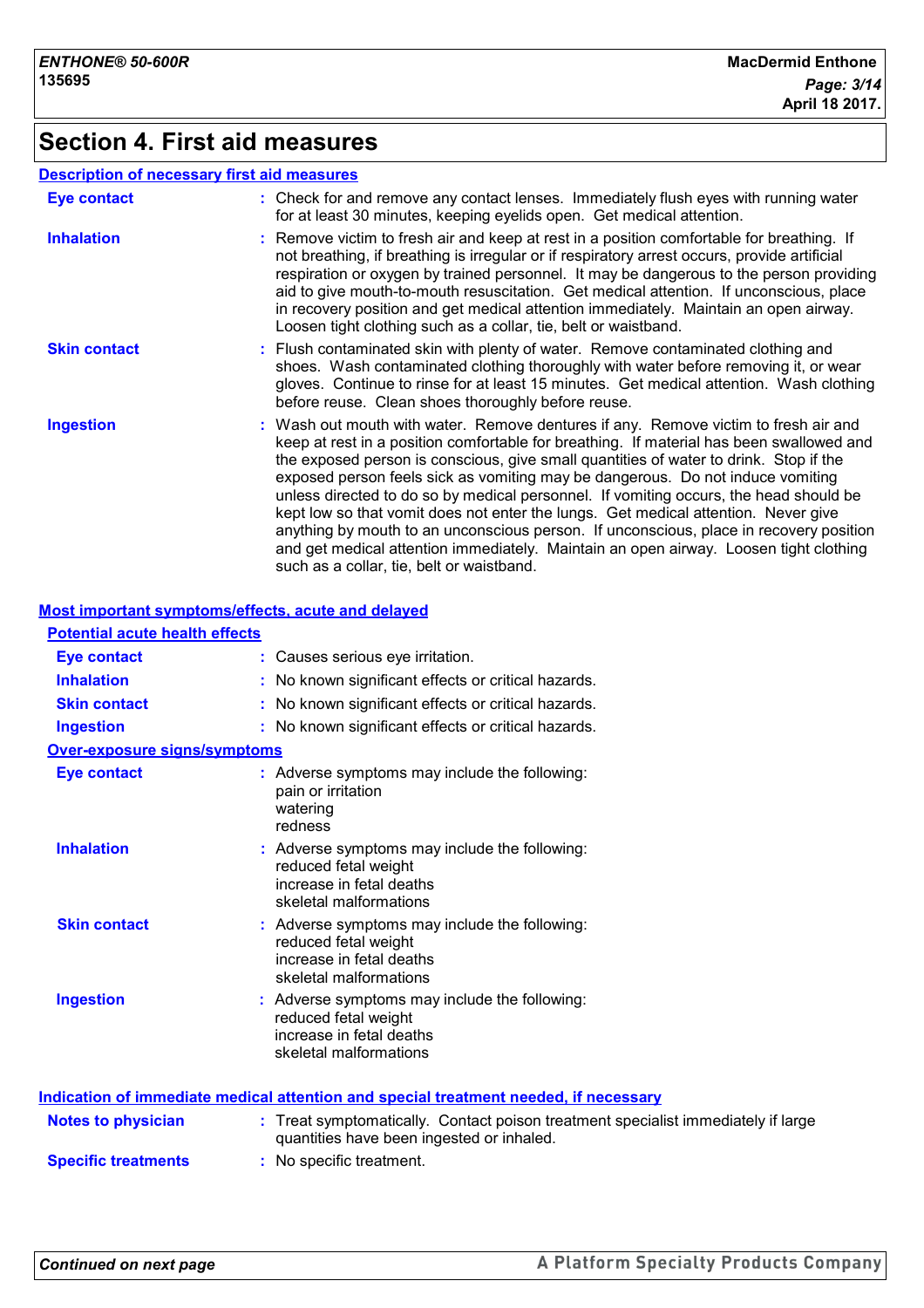## **Section 4. First aid measures**

| <b>Protection of first-aiders</b><br>: No action shall be taken involving any personal risk or without suitable training. If it is<br>suspected that mists are still present, the rescuer should wear an appropriate mask or<br>self-contained breathing apparatus. It may be dangerous to the person providing aid to<br>give mouth-to-mouth resuscitation. Wash contaminated clothing thoroughly with water<br>before removing it, or wear gloves. |
|------------------------------------------------------------------------------------------------------------------------------------------------------------------------------------------------------------------------------------------------------------------------------------------------------------------------------------------------------------------------------------------------------------------------------------------------------|
|------------------------------------------------------------------------------------------------------------------------------------------------------------------------------------------------------------------------------------------------------------------------------------------------------------------------------------------------------------------------------------------------------------------------------------------------------|

**See toxicological information (Section 11)**

#### **Section 5. Fire-fighting measures :** Promptly isolate the scene by removing all persons from the vicinity of the incident if there is a fire. No action shall be taken involving any personal risk or without suitable training. Move containers from fire area if this can be done without risk. Use water spray to keep fire-exposed containers cool. **Hazardous thermal decomposition products Specific hazards arising from the chemical** Decomposition products may include the following materials: **:** carbon dioxide carbon monoxide sulfur oxides metal oxide/oxides Combustible liquid. In a fire or if heated, a pressure increase will occur and the **:** container may burst, with the risk of a subsequent explosion. Runoff to sewer may create fire or explosion hazard. This material is toxic to aquatic life with long lasting effects. Fire water contaminated with this material must be contained and prevented from being discharged to any waterway, sewer or drain. Fire-fighters should wear appropriate protective equipment and self-contained breathing **:** apparatus (SCBA) with a full face-piece operated in positive pressure mode. **Special protective equipment for fire-fighters** Use dry chemical, CO2, water spray (fog) or foam. **: Extinguishing media :** Do not use water jet. **Suitable extinguishing media Unsuitable extinguishing media Special protective actions for fire-fighters**

## **Section 6. Accidental release measures**

#### **Personal precautions, protective equipment and emergency procedures**

| For non-emergency<br>personnel   | : No action shall be taken involving any personal risk or without suitable training.<br>Evacuate surrounding areas. Keep unnecessary and unprotected personnel from<br>entering. Do not touch or walk through spilled material. Shut off all ignition sources.<br>No flares, smoking or flames in hazard area. Avoid breathing vapor or mist. Provide<br>adequate ventilation. Wear appropriate respirator when ventilation is inadequate. Put<br>on appropriate personal protective equipment. |
|----------------------------------|-------------------------------------------------------------------------------------------------------------------------------------------------------------------------------------------------------------------------------------------------------------------------------------------------------------------------------------------------------------------------------------------------------------------------------------------------------------------------------------------------|
| For emergency responders :       | If specialised clothing is required to deal with the spillage, take note of any information<br>in Section 8 on suitable and unsuitable materials. See also the information in "For non-<br>emergency personnel".                                                                                                                                                                                                                                                                                |
| <b>Environmental precautions</b> | : Avoid dispersal of spilled material and runoff and contact with soil, waterways, drains<br>and sewers. Inform the relevant authorities if the product has caused environmental<br>pollution (sewers, waterways, soil or air). Water polluting material. May be harmful to<br>the environment if released in large quantities. Collect spillage.                                                                                                                                               |

**Methods and materials for containment and cleaning up**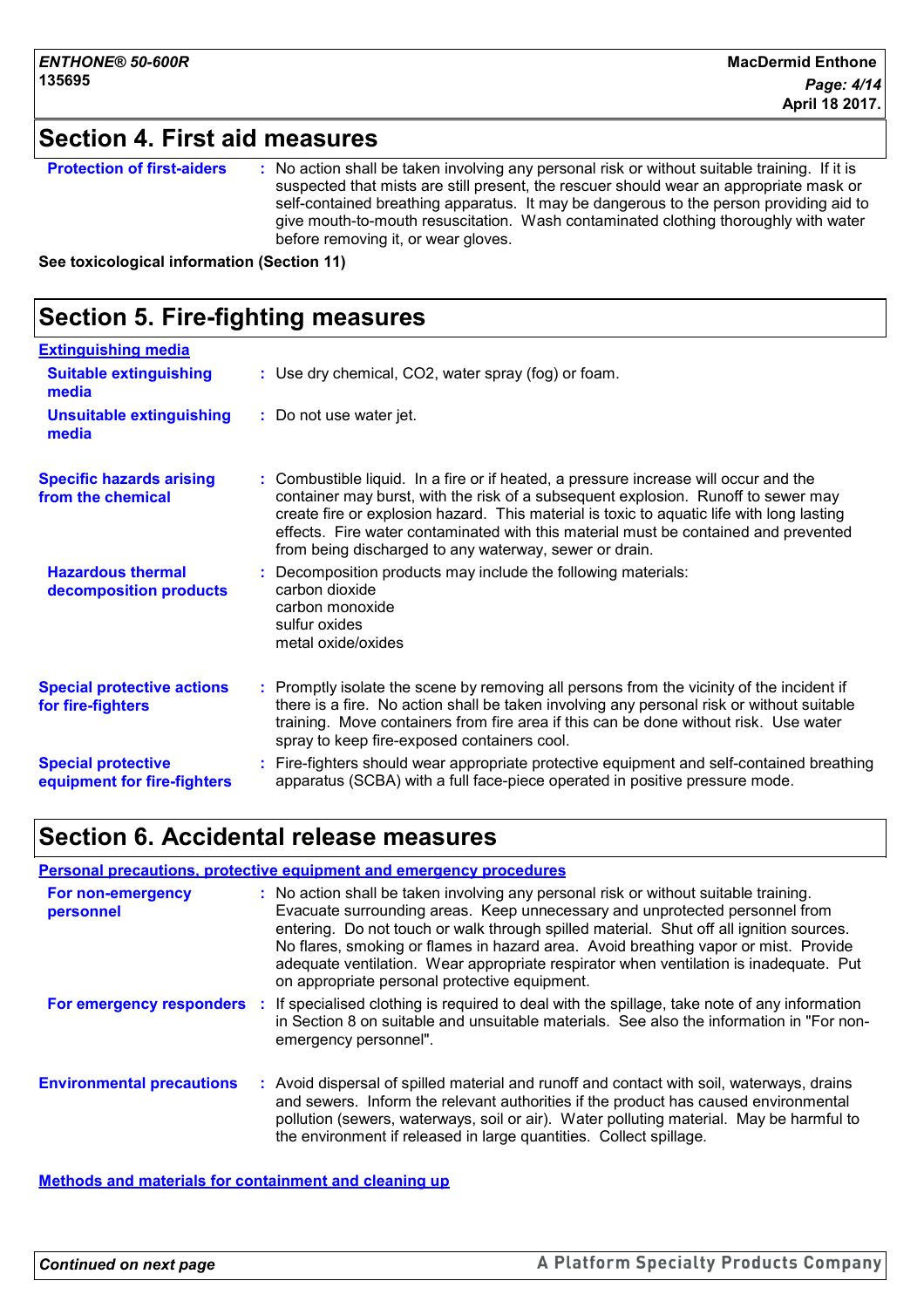## **Section 6. Accidental release measures**

| <b>Small spill</b> | : Stop leak if without risk. Move containers from spill area. Use spark-proof tools and<br>explosion-proof equipment. Dilute with water and mop up if water-soluble. Alternatively,<br>or if water-insoluble, absorb with an inert dry material and place in an appropriate waste<br>disposal container. Dispose of via a licensed waste disposal contractor.                                                                                                                                                                                                                                                                                                                                                                                                        |
|--------------------|----------------------------------------------------------------------------------------------------------------------------------------------------------------------------------------------------------------------------------------------------------------------------------------------------------------------------------------------------------------------------------------------------------------------------------------------------------------------------------------------------------------------------------------------------------------------------------------------------------------------------------------------------------------------------------------------------------------------------------------------------------------------|
| <b>Large spill</b> | : Stop leak if without risk. Move containers from spill area. Use spark-proof tools and<br>explosion-proof equipment. Approach release from upwind. Prevent entry into sewers,<br>water courses, basements or confined areas. Wash spillages into an effluent treatment<br>plant or proceed as follows. Contain and collect spillage with non-combustible,<br>absorbent material e.g. sand, earth, vermiculite or diatomaceous earth and place in<br>container for disposal according to local regulations (see Section 13). Dispose of via a<br>licensed waste disposal contractor. Contaminated absorbent material may pose the<br>same hazard as the spilled product. Note: see Section 1 for emergency contact<br>information and Section 13 for waste disposal. |

## **Section 7. Handling and storage**

#### **Precautions for safe handling**

| <b>Protective measures</b>                                                       | : Put on appropriate personal protective equipment (see Section 8). Avoid exposure -<br>obtain special instructions before use. Avoid exposure during pregnancy. Do not<br>handle until all safety precautions have been read and understood. Do not get in eyes<br>or on skin or clothing. Do not ingest. Avoid breathing vapor or mist. Avoid release to<br>the environment. Use only with adequate ventilation. Wear appropriate respirator when<br>ventilation is inadequate. Do not enter storage areas and confined spaces unless<br>adequately ventilated. Keep in the original container or an approved alternative made<br>from a compatible material, kept tightly closed when not in use. Store and use away<br>from heat, sparks, open flame or any other ignition source. Use explosion-proof<br>electrical (ventilating, lighting and material handling) equipment. Use only non-sparking<br>tools. Empty containers retain product residue and can be hazardous. Do not reuse<br>container. |
|----------------------------------------------------------------------------------|------------------------------------------------------------------------------------------------------------------------------------------------------------------------------------------------------------------------------------------------------------------------------------------------------------------------------------------------------------------------------------------------------------------------------------------------------------------------------------------------------------------------------------------------------------------------------------------------------------------------------------------------------------------------------------------------------------------------------------------------------------------------------------------------------------------------------------------------------------------------------------------------------------------------------------------------------------------------------------------------------------|
| <b>Advice on general</b><br>occupational hygiene                                 | : Eating, drinking and smoking should be prohibited in areas where this material is<br>handled, stored and processed. Workers should wash hands and face before eating,<br>drinking and smoking. Remove contaminated clothing and protective equipment before<br>entering eating areas. See also Section 8 for additional information on hygiene<br>measures.                                                                                                                                                                                                                                                                                                                                                                                                                                                                                                                                                                                                                                              |
| <b>Conditions for safe storage,</b><br>including any<br><b>incompatibilities</b> | : Store in accordance with local regulations. Store in a segregated and approved area.<br>Store in original container protected from direct sunlight in a dry, cool and well-ventilated<br>area, away from incompatible materials (see Section 10) and food and drink. Store<br>locked up. Eliminate all ignition sources. Separate from oxidizing materials. Keep<br>container tightly closed and sealed until ready for use. Containers that have been<br>opened must be carefully resealed and kept upright to prevent leakage. Do not store in<br>unlabeled containers. Use appropriate containment to avoid environmental<br>contamination.                                                                                                                                                                                                                                                                                                                                                           |

## **Section 8. Exposure controls/personal protection**

**Control parameters Occupational exposure limits**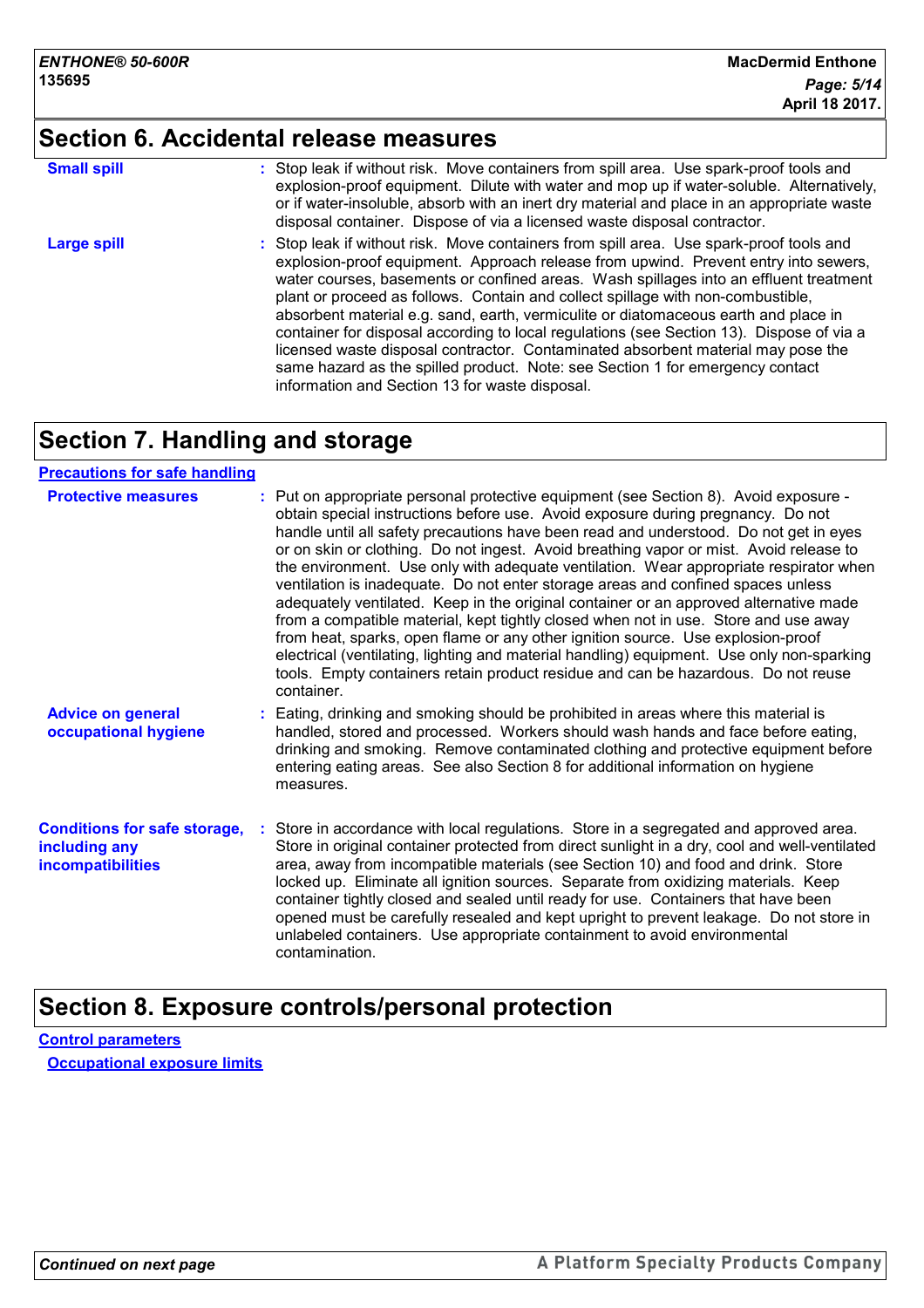## **Section 8. Exposure controls/personal protection**

| <b>Ingredient name</b>          | <b>Exposure limits</b>                                                                                               |
|---------------------------------|----------------------------------------------------------------------------------------------------------------------|
| lead chromate                   | ACGIH TLV (United States, 2/2003).                                                                                   |
|                                 | TWA: 0.012 mg/m <sup>3</sup> 8 hours. Form: As Chromium                                                              |
|                                 | <b>ACGIH TLV (United States, 2001).</b>                                                                              |
|                                 | TWA: 0.05 mg/m <sup>3</sup> 8 hours. Form: As Lead                                                                   |
|                                 | OSHA PEL (United States, 4/2006).                                                                                    |
|                                 | TWA: 0.05 mg/m <sup>3</sup> 8 hours. Form: As Lead                                                                   |
|                                 | OSHA PEL Z2 (United States, 2/2013).                                                                                 |
|                                 | CEIL: 1 mg/10m <sup>3</sup>                                                                                          |
|                                 | OSHA PEL (United States, 2/2013).<br>TWA: $0.005$ mg/m <sup>3</sup> , (as Cr) 8 hours.                               |
|                                 | TWA: 50 $\mu$ g/m <sup>3</sup> , (as Pb) 8 hours.                                                                    |
|                                 | NIOSH REL (United States, 10/2013).                                                                                  |
|                                 | TWA: 0.0002 mg/m <sup>3</sup> , (as CR) 8 hours.                                                                     |
|                                 | ACGIH TLV (United States, 4/2014). Notes: measured as Cr                                                             |
|                                 | TWA: 0.012 mg/m <sup>3</sup> , (measured as Cr) 8 hours.                                                             |
| (2-methoxymethylethoxy)propanol | ACGIH TLV (United States, 4/2014). Absorbed through skin.                                                            |
|                                 | STEL: 909 mg/m <sup>3</sup> 15 minutes.                                                                              |
|                                 | STEL: 150 ppm 15 minutes.                                                                                            |
|                                 | TWA: 606 mg/m <sup>3</sup> 8 hours.                                                                                  |
|                                 | TWA: 100 ppm 8 hours.                                                                                                |
|                                 | NIOSH REL (United States, 10/2013). Absorbed through skin.                                                           |
|                                 | STEL: 900 mg/m <sup>3</sup> 15 minutes.                                                                              |
|                                 | STEL: 150 ppm 15 minutes.                                                                                            |
|                                 | TWA: 600 mg/m <sup>3</sup> 10 hours.                                                                                 |
|                                 | TWA: 100 ppm 10 hours.                                                                                               |
|                                 | OSHA PEL (United States, 2/2013). Absorbed through skin.                                                             |
|                                 | TWA: 600 mg/m <sup>3</sup> 8 hours.<br>TWA: 100 ppm 8 hours.                                                         |
| 2-methoxy-1-methylethyl acetate | AIHA WEEL (United States, 10/2011).                                                                                  |
|                                 | TWA: 50 ppm 8 hours.                                                                                                 |
| barium sulfate                  | ACGIH TLV (United States, 4/2014). Notes: The value is for total                                                     |
|                                 | dust containing no asbestos and < 1% crystalline silica.                                                             |
|                                 | TWA: 5 mg/m <sup>3</sup> 8 hours. Form: Inhalable fraction                                                           |
|                                 | ACGIH TLV (United States, 2001).                                                                                     |
|                                 | TWA: 10 mg/m <sup>3</sup> 8 hours.                                                                                   |
|                                 | NIOSH REL (United States, 10/2013).                                                                                  |
|                                 | TWA: 5 mg/m <sup>3</sup> 10 hours. Form: Respirable fraction                                                         |
|                                 | TWA: 10 mg/m <sup>3</sup> 10 hours. Form: Total                                                                      |
|                                 | OSHA PEL (United States, 2/2013).                                                                                    |
|                                 | TWA: 5 mg/m <sup>3</sup> 8 hours. Form: Respirable fraction                                                          |
|                                 | TWA: 15 mg/m <sup>3</sup> 8 hours. Form: Total dust                                                                  |
| carbon black, respirable powder | ACGIH TLV (United States, 4/2014). Notes: Substance identified                                                       |
|                                 | by other sources as a suspected or confirmed human carcinogen.<br>1996 Adoption Refers to Appendix A -- Carcinogens. |
|                                 | TWA: 3 mg/m <sup>3</sup> 8 hours. Form: Inhalable fraction                                                           |
|                                 | NIOSH REL (United States, 10/2013). Notes: See Appendix A -                                                          |
|                                 | NIOSH Potential Occupational Carcinogen See Appendix C -                                                             |
|                                 | <b>Supplemental Exposure Limits</b>                                                                                  |
|                                 | TWA: 3.5 mg/m <sup>3</sup> 10 hours.                                                                                 |
|                                 | NIOSH REL (United States, 10/2013). Notes: Carbon black in                                                           |
|                                 | presence of polycyclic aromatic hydrocarbons (PAHs) See                                                              |
|                                 | Appendix A - NIOSH Potential Occupational Carcinogen See                                                             |
|                                 | <b>Appendix C - Supplemental Exposure Limits</b>                                                                     |
|                                 | TWA: 0.1 mg of PAHs/cm <sup>3</sup> 10 hours.                                                                        |
|                                 | OSHA PEL (United States, 2/2013).                                                                                    |
|                                 | TWA: $3.5 \text{ mg/m}^3$ 8 hours.                                                                                   |
| antimony trioxide               | ACGIH TLV (United States, 4/2014). Notes: as Sb                                                                      |
|                                 | TWA: $0.5 \text{ mg/m}^3$ , (as Sb) 8 hours.                                                                         |
|                                 |                                                                                                                      |

*Continued on next page*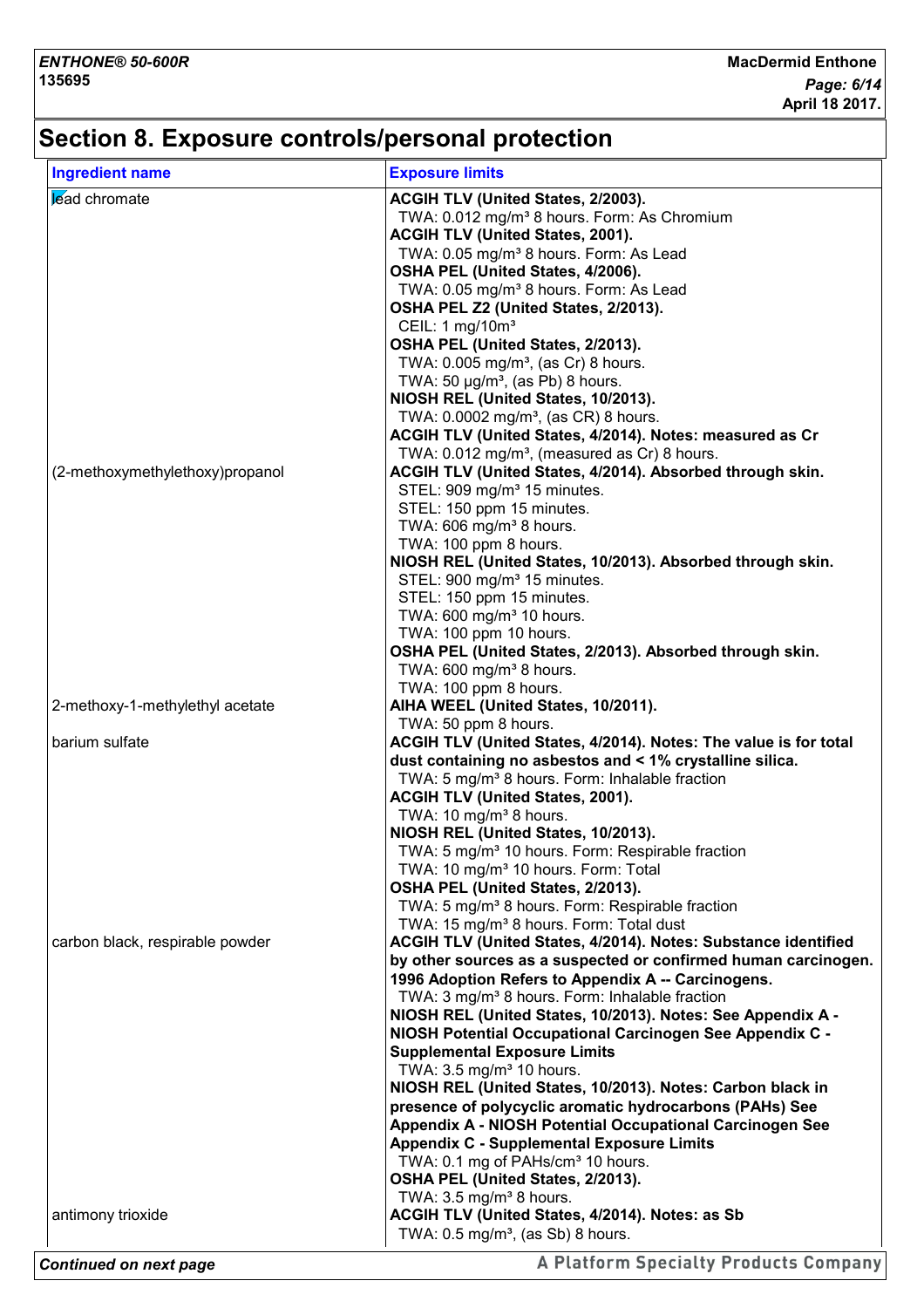## **Section 8. Exposure controls/personal protection**

|                  | OSHA PEL (United States, 2/2013). Notes: as Sb                 |
|------------------|----------------------------------------------------------------|
|                  | TWA: $0.5 \text{ mg/m}^3$ , (as Sb) 8 hours.                   |
|                  | NIOSH REL (United States, 10/2013).                            |
|                  | TWA: 0.5 mg/m <sup>3</sup> , (as Sb) 10 hours.                 |
| barium           | NIOSH REL (United States, 10/2013).                            |
|                  | TWA: $0.5 \text{ mg/m}^3$ , (as Ba) 10 hours.                  |
|                  | ACGIH TLV (United States, 4/2014).                             |
|                  | TWA: $0.5 \text{ mg/m}^3$ , (as Ba) 8 hours.                   |
| Inorganic filler | OSHA PEL (United States, 2/2013).                              |
|                  | TWA: 15 mg/m <sup>3</sup> 8 hours. Form: Total dust            |
|                  | ACGIH TLV (United States, 4/2014). Notes: Substance identified |
|                  | by other sources as a suspected or confirmed human carcinogen. |
|                  | 1996 Adoption Substances for which the TLV is higher than the  |
|                  | OSHA Permissible Exposure Limit (PEL) and/or the NIOSH         |
|                  | Recommended Exposure Limit (REL). See CFR 58(124):             |
|                  | 36338-33351, June 30, 1993, for revised OSHA PEL. Refers to    |
|                  | Appendix A -- Carcinogens.                                     |
|                  | TWA: 10 mg/m <sup>3</sup> 8 hours.                             |

| <b>Appropriate engineering</b><br><b>controls</b> | : Use only with adequate ventilation. Use process enclosures, local exhaust ventilation or<br>other engineering controls to keep worker exposure to airborne contaminants below any<br>recommended or statutory limits. The engineering controls also need to keep gas,<br>vapor or dust concentrations below any lower explosive limits. Use explosion-proof<br>ventilation equipment. |
|---------------------------------------------------|-----------------------------------------------------------------------------------------------------------------------------------------------------------------------------------------------------------------------------------------------------------------------------------------------------------------------------------------------------------------------------------------|
| <b>Environmental exposure</b><br><b>controls</b>  | Emissions from ventilation or work process equipment should be checked to ensure<br>they comply with the requirements of environmental protection legislation. In some<br>cases, fume scrubbers, filters or engineering modifications to the process equipment<br>will be necessary to reduce emissions to acceptable levels.                                                           |

#### **Individual protection measures**

| <u>Individual protection ineasures</u> |                                                                                                                                                                                                                                                                                                                                                                                                                                                                                                                                                                                                                        |
|----------------------------------------|------------------------------------------------------------------------------------------------------------------------------------------------------------------------------------------------------------------------------------------------------------------------------------------------------------------------------------------------------------------------------------------------------------------------------------------------------------------------------------------------------------------------------------------------------------------------------------------------------------------------|
| <b>Hygiene measures</b>                | : Wash hands, forearms and face thoroughly after handling chemical products, before<br>eating, smoking and using the lavatory and at the end of the working period.<br>Appropriate techniques should be used to remove potentially contaminated clothing.<br>Wash contaminated clothing before reusing. Ensure that eyewash stations and safety<br>showers are close to the workstation location.                                                                                                                                                                                                                      |
| <b>Eye/face protection</b>             | : Safety eyewear complying with an approved standard should be used when a risk<br>assessment indicates this is necessary to avoid exposure to liquid splashes, mists,<br>gases or dusts. If contact is possible, the following protection should be worn, unless<br>the assessment indicates a higher degree of protection: chemical splash goggles.                                                                                                                                                                                                                                                                  |
| <b>Skin protection</b>                 |                                                                                                                                                                                                                                                                                                                                                                                                                                                                                                                                                                                                                        |
| <b>Hand protection</b>                 | : Chemical-resistant, impervious gloves complying with an approved standard should be<br>worn at all times when handling chemical products if a risk assessment indicates this is<br>necessary. Considering the parameters specified by the glove manufacturer, check<br>during use that the gloves are still retaining their protective properties. It should be<br>noted that the time to breakthrough for any glove material may be different for different<br>glove manufacturers. In the case of mixtures, consisting of several substances, the<br>protection time of the gloves cannot be accurately estimated. |
| <b>Body protection</b>                 | : Personal protective equipment for the body should be selected based on the task being<br>performed and the risks involved and should be approved by a specialist before<br>handling this product.                                                                                                                                                                                                                                                                                                                                                                                                                    |
| <b>Other skin protection</b>           | : Appropriate footwear and any additional skin protection measures should be selected<br>based on the task being performed and the risks involved and should be approved by a<br>specialist before handling this product.                                                                                                                                                                                                                                                                                                                                                                                              |
| <b>Respiratory protection</b>          | : Use a properly fitted, air-purifying or air-fed respirator complying with an approved<br>standard if a risk assessment indicates this is necessary. Respirator selection must be<br>based on known or anticipated exposure levels, the hazards of the product and the safe<br>working limits of the selected respirator.                                                                                                                                                                                                                                                                                             |
|                                        |                                                                                                                                                                                                                                                                                                                                                                                                                                                                                                                                                                                                                        |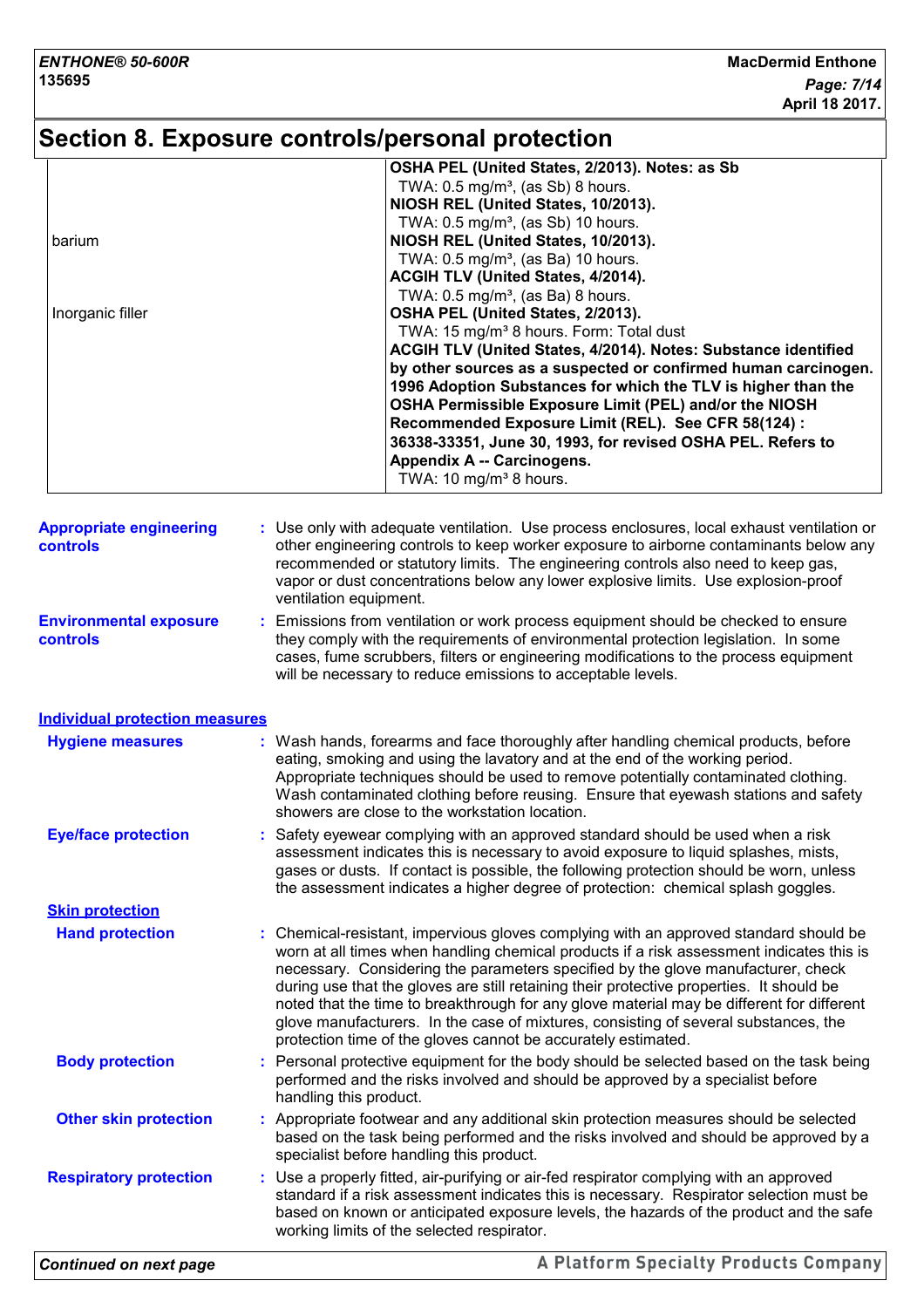## **Section 8. Exposure controls/personal protection**

## **Section 9. Physical and chemical properties**

|    | $:$ Liquid.                                                                                                                        |
|----|------------------------------------------------------------------------------------------------------------------------------------|
|    | : Brown. [Dark]                                                                                                                    |
|    | $:$ Mild.                                                                                                                          |
|    | : Not available.                                                                                                                   |
|    | : Not available.                                                                                                                   |
|    | : Not available.                                                                                                                   |
|    | : $160^{\circ}$ C (320 $^{\circ}$ F)                                                                                               |
| ÷. | Closed cup: 65.56°C (150°F) [Setaflash]                                                                                            |
|    | : Not available.                                                                                                                   |
| ÷  | Slightly flammable in the presence of the following materials or conditions: open flames,<br>sparks and static discharge and heat. |
|    | : Not available.                                                                                                                   |
|    | : Not available.                                                                                                                   |
|    | : Not available.                                                                                                                   |
|    | : 1.42                                                                                                                             |
|    | : Not available.                                                                                                                   |
|    | : $443$ g/l                                                                                                                        |
|    | : Not available.                                                                                                                   |
|    | : Not available.                                                                                                                   |
|    | : Not available.                                                                                                                   |
|    | : Not available.                                                                                                                   |
|    |                                                                                                                                    |

## **Section 10. Stability and reactivity**

| <b>Reactivity</b>                                        |    | : No specific test data related to reactivity available for this product or its ingredients.                                                                                 |
|----------------------------------------------------------|----|------------------------------------------------------------------------------------------------------------------------------------------------------------------------------|
| <b>Chemical stability</b>                                |    | : The product is stable.                                                                                                                                                     |
| <b>Possibility of hazardous</b><br>reactions             |    | : Under normal conditions of storage and use, hazardous reactions will not occur.                                                                                            |
| <b>Conditions to avoid</b>                               |    | : Avoid all possible sources of ignition (spark or flame). Do not pressurize, cut, weld,<br>braze, solder, drill, grind or expose containers to heat or sources of ignition. |
| <b>Incompatibility with various</b><br><b>substances</b> | ÷. | Reactive or incompatible with the following materials: oxidizing materials, reducing<br>materials, combustible materials, organic materials, acids and alkalis.              |
| <b>Hazardous decomposition</b><br>products               |    | : Under normal conditions of storage and use, hazardous decomposition products should<br>not be produced.                                                                    |
| <b>Other Hazardous</b><br>decomposition products         |    | : carbon oxides $(CO, CO2)$ , nitrogen oxides $(NO, NO2 etc.),$ sulfur oxides $(SO2, SO3 etc.),$<br>metal oxides                                                             |
| <b>Hazardous polymerization</b>                          |    | : Under normal conditions of storage and use, hazardous polymerization will not occur.                                                                                       |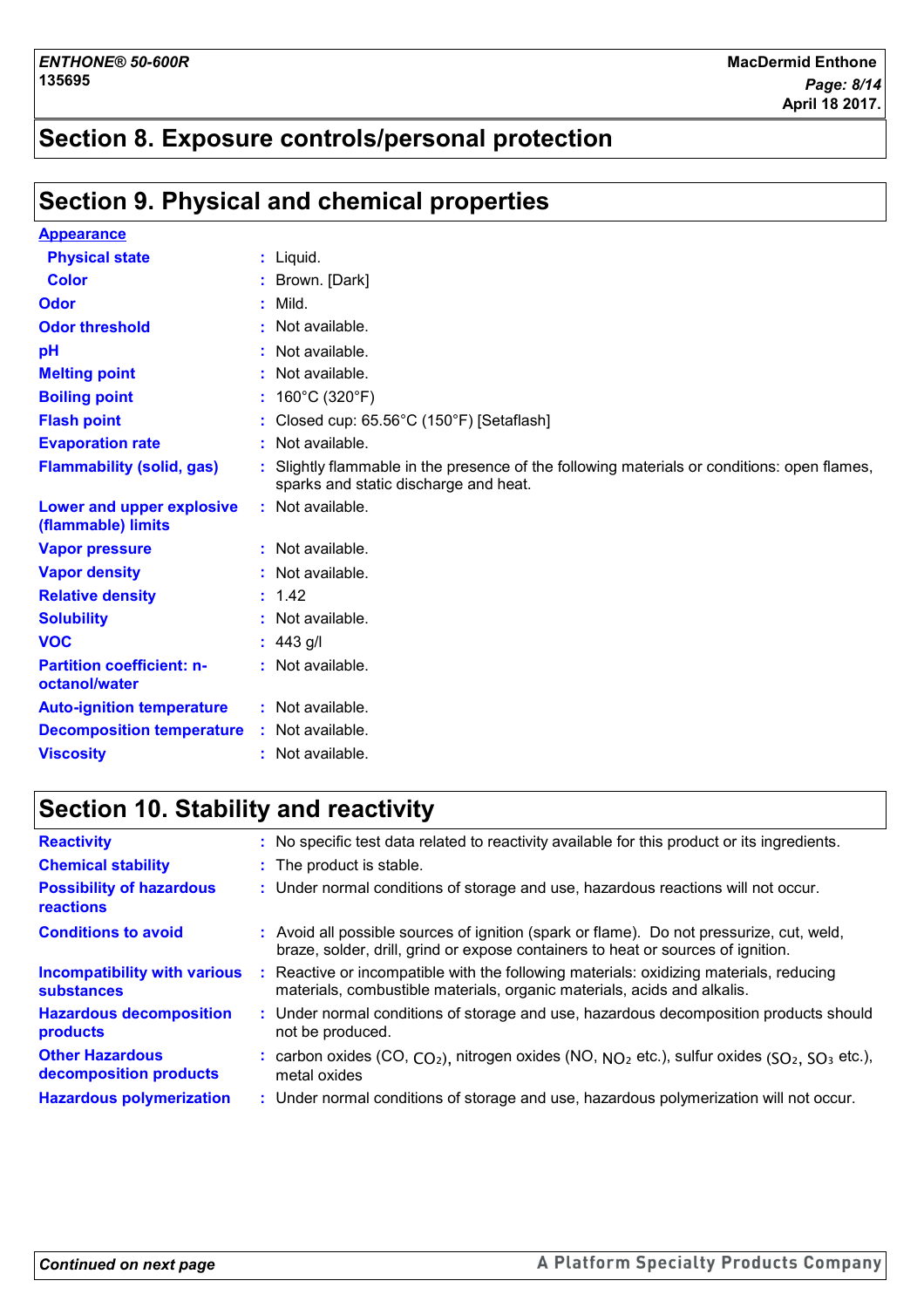## **Section 11. Toxicological information**

**Routes of entry :** Dermal contact. Eye contact. Inhalation. Ingestion.

#### **Acute toxicity**

| <b>Product/ingredient name</b> | <b>Result</b> | <b>Species</b> | <b>Dose</b>  | <b>Exposure</b> |
|--------------------------------|---------------|----------------|--------------|-----------------|
| Lead chromate                  | LD50 Oral     | Mouse          | >12000 mg/kg |                 |
| 2-(2-ethoxyethoxy)ethyl        | LD50 Dermal   | Rabbit         | 15000 mg/kg  |                 |
| acetate                        |               |                |              |                 |
|                                | LD50 Oral     | Rat            | 11000 mg/kg  |                 |
| 2-methoxy-1-methylethyl        | LD50 Dermal   | Rabbit         | >5 g/kg      |                 |
| l acetate                      |               |                |              |                 |
|                                | LD50 Oral     | Rat            | 8532 mg/kg   |                 |
| carbon black, respirable       | LD50 Oral     | Rat            | >15400 mg/kg |                 |
| powder                         |               |                |              |                 |
| antimony trioxide              | LD50 Oral     | Rat            | >20 g/kg     |                 |

#### **Irritation/Corrosion**

| <b>Product/ingredient name</b>       | <b>Result</b>            | <b>Species</b> | <b>Score</b> | <b>Exposure</b>            | <b>Observation</b>       |
|--------------------------------------|--------------------------|----------------|--------------|----------------------------|--------------------------|
| $ 2(2-ethoxyethoxy)ethyl$<br>acetate | Eyes - Moderate irritant | Rabbit         |              | 500<br>milligrams          |                          |
|                                      | Skin - Mild irritant     | Rabbit         |              | 500<br>milligrams          | ٠                        |
| (2-methoxymethylethoxy)              | Eyes - Mild irritant     | Human          |              | 8 milligrams               | $\overline{\phantom{0}}$ |
| propanol                             | Eyes - Mild irritant     | Rabbit         |              | 24 hours 500               |                          |
|                                      | Skin - Mild irritant     | Rabbit         |              | milligrams<br>500          |                          |
| antimony trioxide                    | Eyes - Mild irritant     | Rabbit         |              | milligrams<br>100          |                          |
| Inorganic filler                     | Skin - Mild irritant     | Human          |              | milligrams<br>72 hours 300 | $\overline{\phantom{a}}$ |
|                                      |                          |                |              | Micrograms<br>Intermittent |                          |

#### **Sensitization**

Not available.

#### **Mutagenicity**

| <b>Product/ingredient name</b> | <b>Test</b> | <b>Experiment</b>                                                 | <b>Result</b>        |  |
|--------------------------------|-------------|-------------------------------------------------------------------|----------------------|--|
| l lead chromate                |             | Experiment: In vitro<br>Subject: Mammalian-Human<br>Cell: Somatic | Positive             |  |
| antimony trioxide              |             | Subject: Mammalian-Animal<br>Subject: Bacteria                    | Positive<br>Positive |  |

#### **Carcinogenicity**

No applicable toxicity data

#### **Additional information:**

**carbon black, respirable powder**: Carcinogen status based on inhalation of particulate form of this chemical. If this product is a liquid, exposure to this particulate is unlikely under ordinary conditions of use.

#### **Classification**

| <b>Product/ingredient name</b>                                            | <b>OSHA</b> | <b>IARC</b> | <b>NTP</b>                                       |
|---------------------------------------------------------------------------|-------------|-------------|--------------------------------------------------|
| llead chromate<br>carbon black, respirable<br>powder<br>antimony trioxide |             | 2B<br>2Β    | Reasonably anticipated to be a human carcinogen. |
| Inorganic filler                                                          |             | 2B          |                                                  |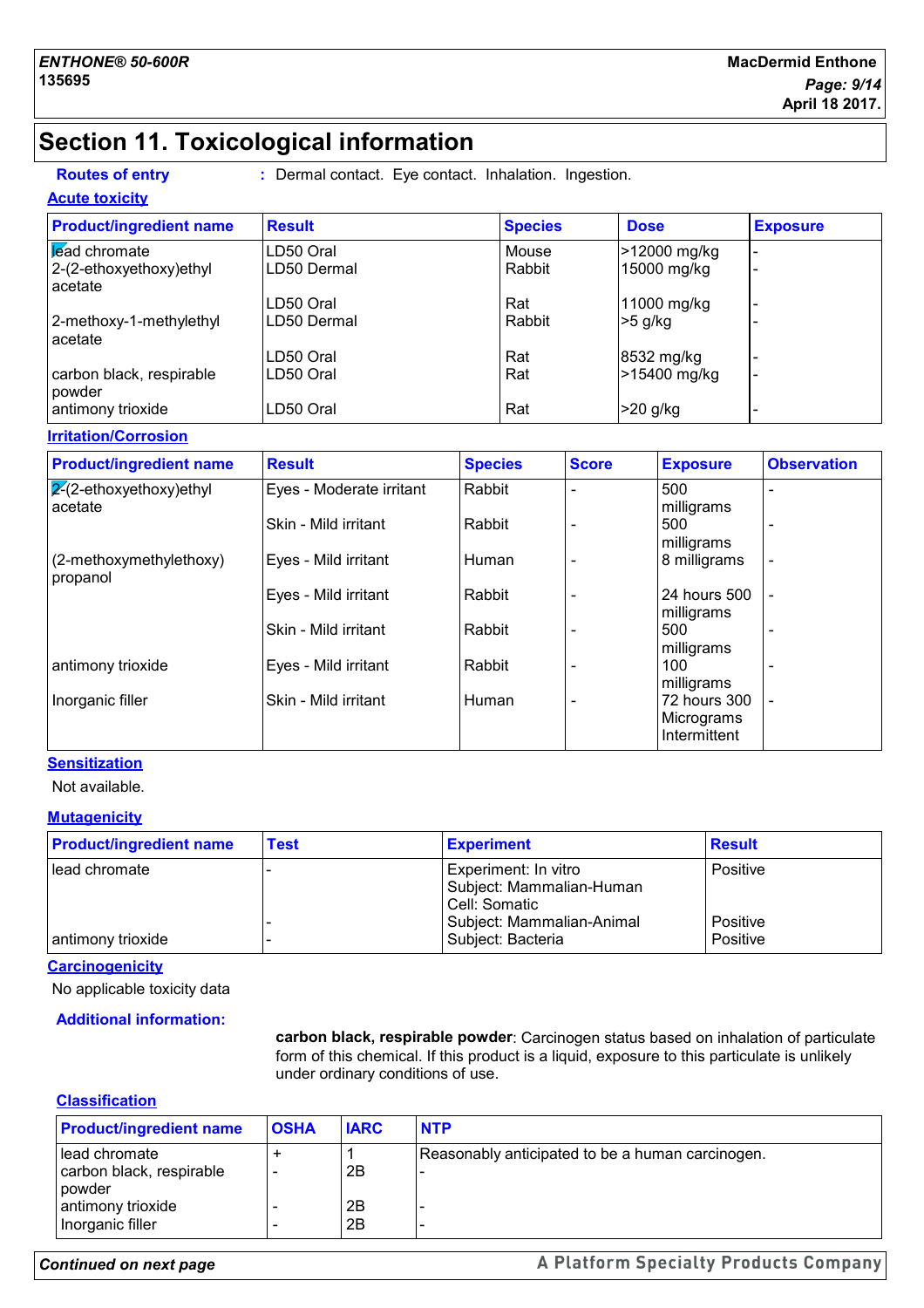## **Section 11. Toxicological information**

### **Teratogenicity** Not available. **Reproductive toxicity** Not available. **Information on the likely routes of exposure Inhalation :** No known significant effects or critical hazards. **Ingestion :** No known significant effects or critical hazards. **Skin contact :** No known significant effects or critical hazards. **Eye contact :** Causes serious eye irritation. **Symptoms related to the physical, chemical and toxicological characteristics Skin contact Inhalation Adverse symptoms may include the following:**  $\blacksquare$ reduced fetal weight increase in fetal deaths skeletal malformations Adverse symptoms may include the following: **:** reduced fetal weight .<br>http://www.in.fetal.com/ **Eye contact :** Adverse symptoms may include the following: pain or irritation watering redness **Specific target organ toxicity (single exposure) Specific target organ toxicity (repeated exposure)** Not available. Not available. **Aspiration hazard** Not available. **:** Routes of entry anticipated: Oral, Dermal, Inhalation. **Potential acute health effects**

|                  | Thulease In Telal deaths<br>skeletal malformations                                                                          |
|------------------|-----------------------------------------------------------------------------------------------------------------------------|
| <b>Ingestion</b> | : Adverse symptoms may include the following:<br>reduced fetal weight<br>increase in fetal deaths<br>skeletal malformations |
|                  |                                                                                                                             |

|                                                   | Delayed and immediate effects and also chronic effects from short and long term exposure |
|---------------------------------------------------|------------------------------------------------------------------------------------------|
| <b>Short term exposure</b>                        |                                                                                          |
| <b>Potential immediate</b><br>effects             | : Not available.                                                                         |
| <b>Potential delayed effects</b>                  | : Not available.                                                                         |
| Long term exposure                                |                                                                                          |
| <b>Potential immediate</b><br><b>effects</b>      | : Not available.                                                                         |
| <b>Potential delayed effects : Not available.</b> |                                                                                          |
| <b>Potential chronic health effects</b>           |                                                                                          |
| <b>Conclusion/Summary</b>                         | : Not available                                                                          |
| <b>General</b>                                    | : No known significant effects or critical hazards.                                      |

*Continued on next page*

**A Platform Specialty Products Company**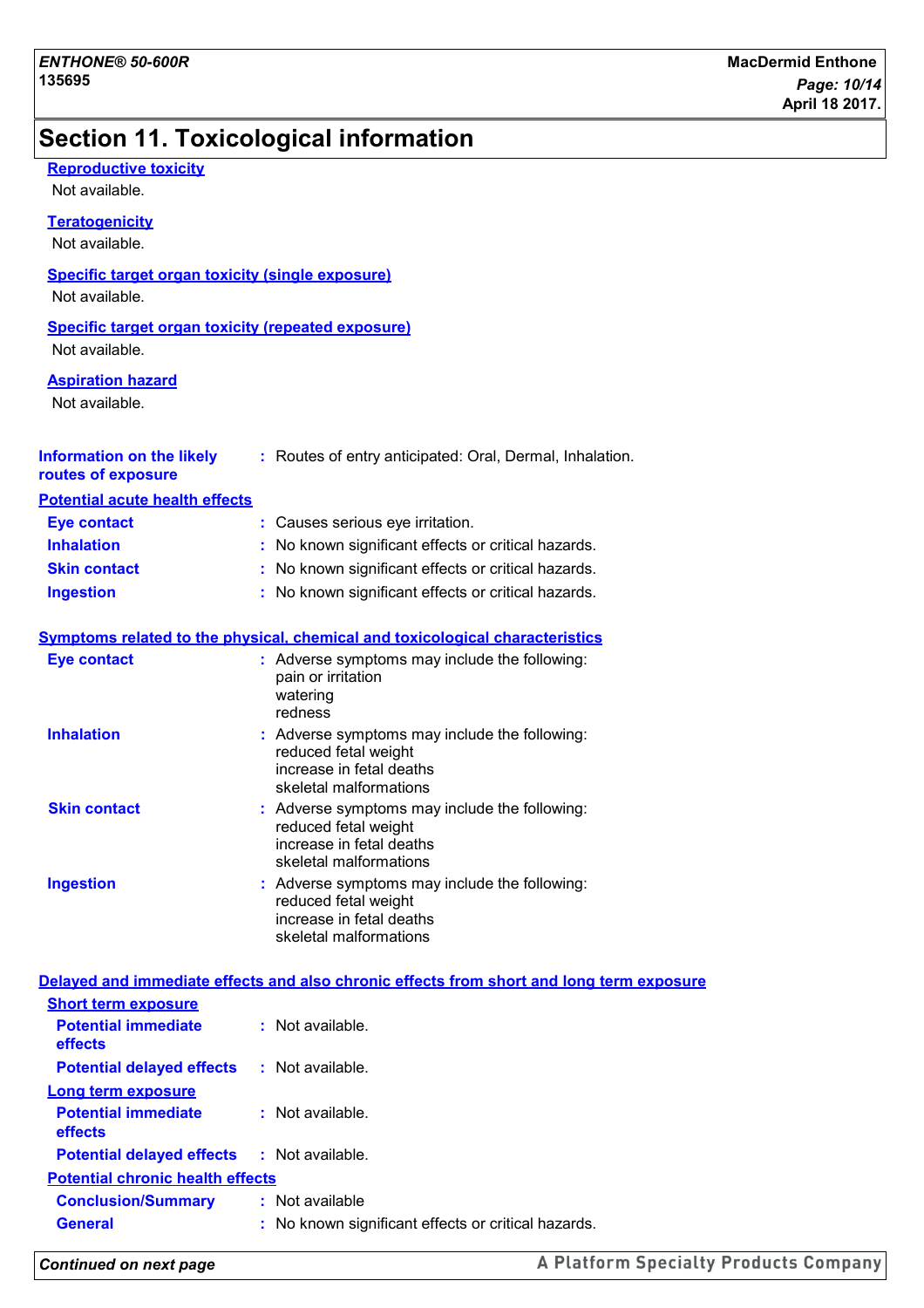## **Section 11. Toxicological information**

| <b>Carcinogenicity</b>       | : May cause cancer. Risk of cancer depends on duration and level of exposure. |
|------------------------------|-------------------------------------------------------------------------------|
| <b>Mutagenicity</b>          | : No known significant effects or critical hazards.                           |
| <b>Teratogenicity</b>        | : May damage the unborn child.                                                |
| <b>Developmental effects</b> | : No known significant effects or critical hazards.                           |
| <b>Fertility effects</b>     | : Suspected of damaging fertility.                                            |
|                              |                                                                               |

#### **Numerical measures of toxicity**

**Acute toxicity estimates**

Not available.

## **Section 12. Ecological information**

#### **Toxicity**

| <b>Product/ingredient name</b>     | <b>Result</b>                                   | <b>Species</b>                                    | <b>Exposure</b> |
|------------------------------------|-------------------------------------------------|---------------------------------------------------|-----------------|
| $\overline{2}$ -ethoxyethoxy)ethyl | LC50 110 mg/l                                   | Fish                                              | 96 hours        |
| acetate                            |                                                 |                                                   |                 |
| (2-methoxymethylethoxy)            | EC50 >969 mg/l                                  | Algae                                             | 96 hours        |
| propanol                           |                                                 |                                                   |                 |
| 2-methoxy-1-methylethyl<br>acetate | Acute EC50 500 mg/l                             | Daphnia                                           | 48 hours        |
|                                    | Acute LC50 161 mg/l                             | Fish                                              | 96 hours        |
| barium sulfate                     | Acute EC50 634 mg/l Fresh water                 | Crustaceans - Cypris subglobosa                   | 48 hours        |
|                                    | Acute EC50 32000 µg/l Fresh water               | Daphnia - Daphnia magna                           | 48 hours        |
| carbon black, respirable<br>powder | Acute EC50 37.563 mg/l Fresh water              | Daphnia - Daphnia magna -<br>Neonate              | 48 hours        |
| antimony trioxide                  | Acute EC50 730 µg/l Fresh water                 | Algae - Pseudokirchneriella<br>subcapitata        | 72 hours        |
|                                    | Acute EC50 740 µg/l Fresh water                 | Algae - Pseudokirchneriella<br>subcapitata        | 96 hours        |
|                                    | Acute EC50 560 mg/l Fresh water                 | Crustaceans - Cypris subglobosa                   | 48 hours        |
|                                    | Acute EC50 423450 to 496000 µg/l<br>Fresh water | Daphnia - Daphnia magna                           | 48 hours        |
|                                    | Acute LC50 >530 mg/l Fresh water                | Fish - Lepomis macrochirus -<br>Young of the year | 96 hours        |
|                                    | Chronic NOEC 200 µg/l Fresh water               | Algae - Pseudokirchneriella<br>subcapitata        | 96 hours        |
| barium                             | Acute EC50 28 mg/l Fresh water                  | Algae - Pseudokirchneriella<br>subcapitata        | 96 hours        |
|                                    | Acute EC50 26000 µg/l Fresh water               | Aquatic plants - Lemna minor                      | 4 days          |
|                                    | Acute LC50 410000 to 530000 µg/l<br>Fresh water | Daphnia - Daphnia magna                           | 48 hours        |
|                                    | Acute LC50 198 mg/l Fresh water                 | Fish - Lepomis macrochirus                        | 96 hours        |
| Inorganic filler                   | Acute LC50 3 mg/l Fresh water                   | Crustaceans - Ceriodaphnia<br>dubia - Neonate     | 48 hours        |
|                                    | Acute LC50 6.5 mg/l Fresh water                 | Daphnia - Daphnia pulex -<br>Neonate              | 48 hours        |
|                                    | Acute LC50 >1000000 µg/l Marine water           | Fish - Fundulus heteroclitus                      | 96 hours        |

**Persistence and degradability**

Not available.

**Bioaccumulative potential**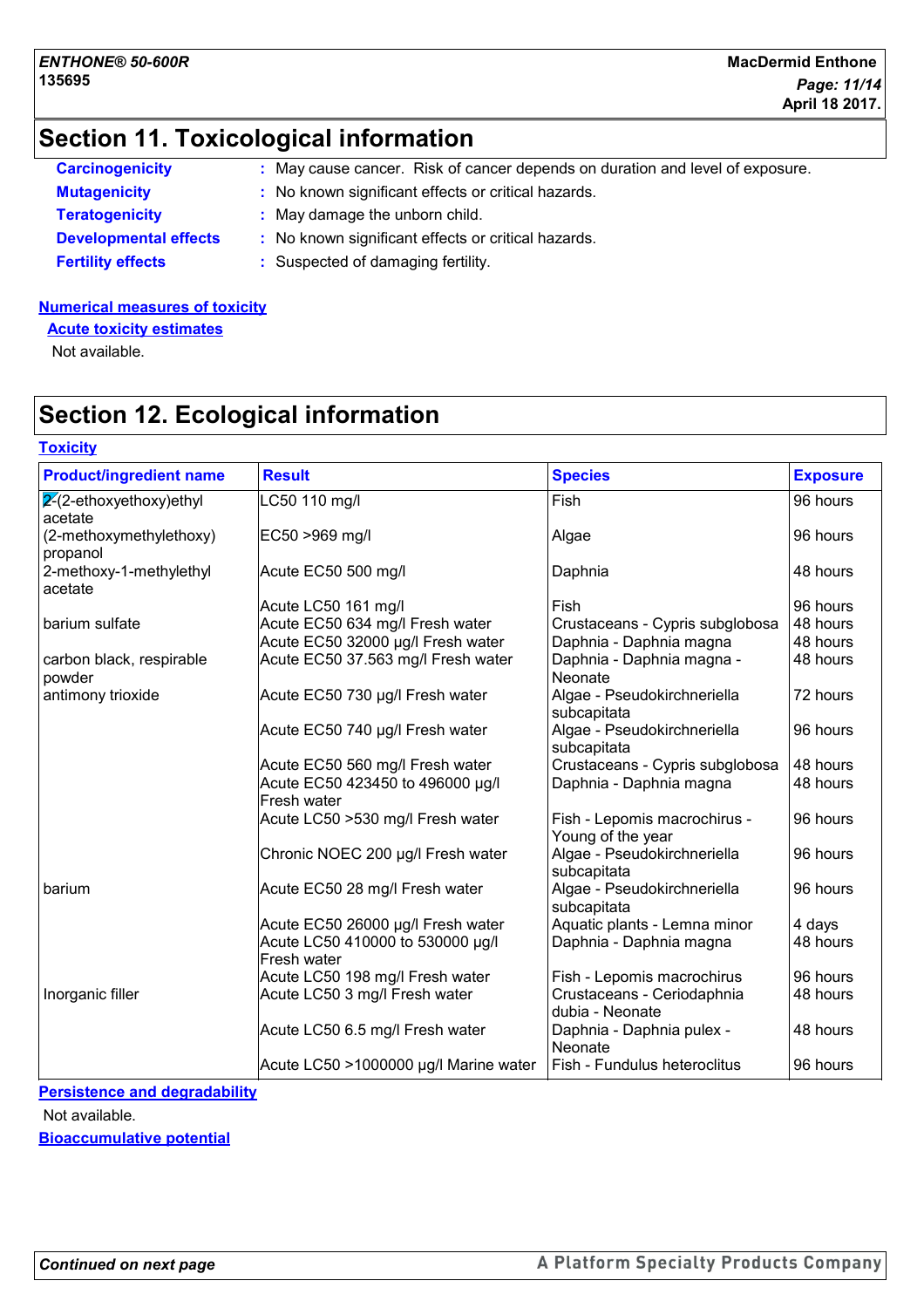## **Section 12. Ecological information**

| <b>Product/ingredient name</b>                   | $LogP_{ow}$        | <b>BCF</b> | <b>Potential</b> |
|--------------------------------------------------|--------------------|------------|------------------|
| $\sqrt{2}$ -ethoxyethoxy)ethyl<br>acetate        | 0.76               | 3.2        | low              |
| (2-methoxymethylethoxy)<br>propanol              | 0.004              |            | low              |
| 2-methoxy-1-methylethyl<br>acetate               | 1.2                |            | low              |
| Inorganic filler                                 |                    | 352        | low              |
| <b>Mobility in soil</b>                          |                    |            |                  |
| <b>Soil/water partition</b><br>coefficient (Koc) | $:$ Not available. |            |                  |

**Other adverse effects** : No known significant effects or critical hazards.

## **Section 13. Disposal considerations**

| <b>Disposal methods</b> | : The generation of waste should be avoided or minimized wherever possible. Disposal<br>of this product, solutions and any by-products should at all times comply with the<br>requirements of environmental protection and waste disposal legislation and any<br>regional local authority requirements. Dispose of surplus and non-recyclable products<br>via a licensed waste disposal contractor. Waste should not be disposed of untreated to<br>the sewer unless fully compliant with the requirements of all authorities with jurisdiction.<br>Waste packaging should be recycled. Incineration or landfill should only be considered<br>when recycling is not feasible. This material and its container must be disposed of in a<br>safe way. Care should be taken when handling emptied containers that have not been<br>cleaned or rinsed out. Empty containers or liners may retain some product residues.<br>Vapor from product residues may create a highly flammable or explosive atmosphere<br>inside the container. Do not cut, weld or grind used containers unless they have been |
|-------------------------|---------------------------------------------------------------------------------------------------------------------------------------------------------------------------------------------------------------------------------------------------------------------------------------------------------------------------------------------------------------------------------------------------------------------------------------------------------------------------------------------------------------------------------------------------------------------------------------------------------------------------------------------------------------------------------------------------------------------------------------------------------------------------------------------------------------------------------------------------------------------------------------------------------------------------------------------------------------------------------------------------------------------------------------------------------------------------------------------------|
|                         | cleaned thoroughly internally. Avoid dispersal of spilled material and runoff and contact<br>with soil, waterways, drains and sewers.                                                                                                                                                                                                                                                                                                                                                                                                                                                                                                                                                                                                                                                                                                                                                                                                                                                                                                                                                             |

#### **Section 14. Transport information** - - - - - - Not regulated. - - Not regulated. | Not regulated. | Not regulated. | Not regulated. | Not regulated. | N **DOT Classification IMDG IATA UN number UN proper shipping name Transport hazard class(es) Packing group Environmental hazards** No. No. No. **TDG Classification** Not regulated. - - No. **Mexico Classification** - - No. Not regulated. | Not regulated. - **UN** - No.

**Special precautions for user Transport within user's premises:** always transport in closed containers that are **:** upright and secure. Ensure that persons transporting the product know what to do in the event of an accident or spillage.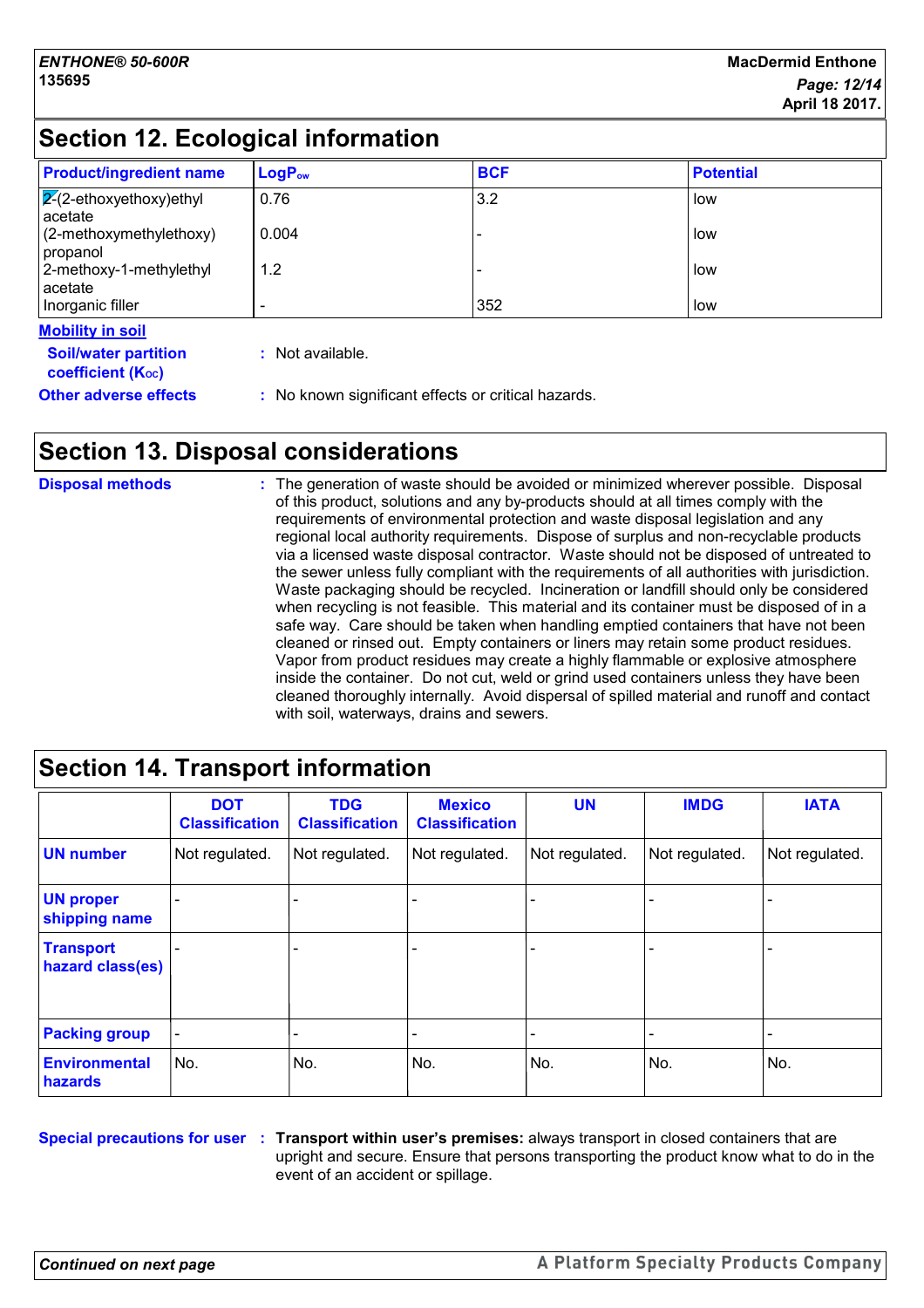## **Section 15. Regulatory information**

| : TSCA 5(a)2 proposed significant new use rules: lead chromate            |
|---------------------------------------------------------------------------|
| TSCA 5(a)2 final significant new use rule (SNUR): No products were found. |
| TSCA 12(b) one-time export: lead chromate                                 |
| TSCA 12(b) annual export notification: No products were found.            |
| : All components are listed or exempted.                                  |
|                                                                           |

**SARA 302/304**

**Composition/information on ingredients**

No products were found.

#### **SARA 311/312**

**Classification :** Fire hazard Immediate (acute) health hazard Delayed (chronic) health hazard

**SARA 313**

|                                           | <b>Product name</b>                                                                                                                   | <b>CAS number</b>                                                                  | $\frac{9}{6}$                                                              |
|-------------------------------------------|---------------------------------------------------------------------------------------------------------------------------------------|------------------------------------------------------------------------------------|----------------------------------------------------------------------------|
| <b>Form R - Reporting</b><br>requirements | lead chromate<br>2-(2-ethoxyethoxy) ethyl acetate<br>(2-methoxymethylethoxy)propanol<br>barium<br>antimony trioxide<br>Lead compounds | 7758-97-6<br>$112 - 15 - 2$<br>34590-94-8<br>7440-39-3<br>1309-64-4<br>proprietary | $10 - 20$<br>$10 - 20$<br>$1 - 10$<br>$1 - 10$<br>$1 - 10$<br>$0.01 - 0.1$ |
| <b>Supplier notification</b>              | lead chromate<br>2-(2-ethoxyethoxy) ethyl acetate<br>barium<br>antimony trioxide                                                      | 7758-97-6<br>112-15-2<br>7440-39-3<br>1309-64-4                                    | $10 - 20$<br>$10 - 20$<br>$1 - 10$<br>$1 - 10$                             |

SARA 313 notifications must not be detached from the SDS and any copying and redistribution of the SDS shall include copying and redistribution of the notice attached to copies of the SDS subsequently redistributed.

#### **California Prop. 65**

**WARNING:** This product contains a chemical known to the State of California to cause cancer and birth defects or other reproductive harm.

**Canada 1998 :** At least one component is not listed in DSL but all such components are listed in NDSL.

#### **International lists**

**National inventory**

## **Section 16. Other information**

#### **Hazardous Material Information System (U.S.A.)**



**Procedure used to derive the classification**